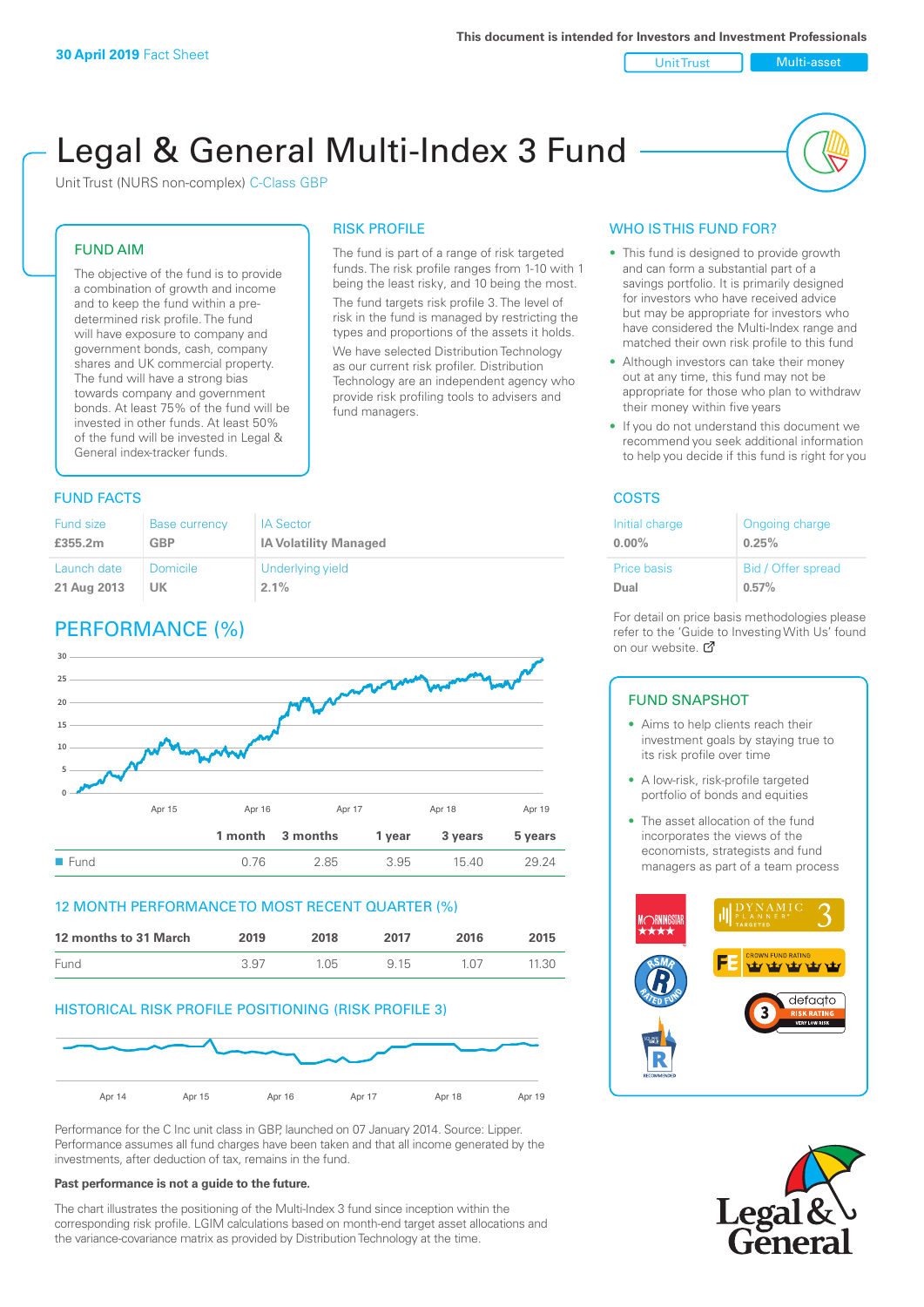### Legal & General Multi-Index 3 Fund

Unit Trust (NURS non-complex) C-Class GBP

### PORTFOLIO BREAKDOWN

All data source LGIM unless otherwise stated. Totals may not sum due to rounding.





#### FUND MANAGERS

The fund managers have responsibility for managing the multi-index fund range. They are part of the Multi-Asset Funds (MAF) team in LGIM. This team focuses on designing and managing multi-asset funds that are tailored to match the specific objectives of various client types. The team sits within a wider Asset Allocation team which combines both depth of experience with a broad range of expertise from different fields, including fund management, investment consulting and risk management roles.

### TOP 10 HOLDINGS (%)

| <b>LGIM Sterling Liquidity Fund Class 1</b>            | 10.5 |
|--------------------------------------------------------|------|
| L&G Global Inflation Linked Bond Index Fund            | 9.9  |
| L&G All Stocks Gilt Index Trust                        | 9.0  |
| L&G Sterling Corporate Bond Index Fund                 | 8.1  |
| L&G Short Dated Sterling Corporate Bond Index Fund     | 6.8  |
| <b>LGIM Global Corporate Bond Fund</b>                 |      |
| L&G Emerging Markets Government Bond (US\$) Index Fund |      |
| L&G US Index Trust                                     | 5.3  |
| <b>L&amp;G UK Index Trust</b>                          | 4.8  |
| L&G Japan Index Trust                                  | 4.2  |